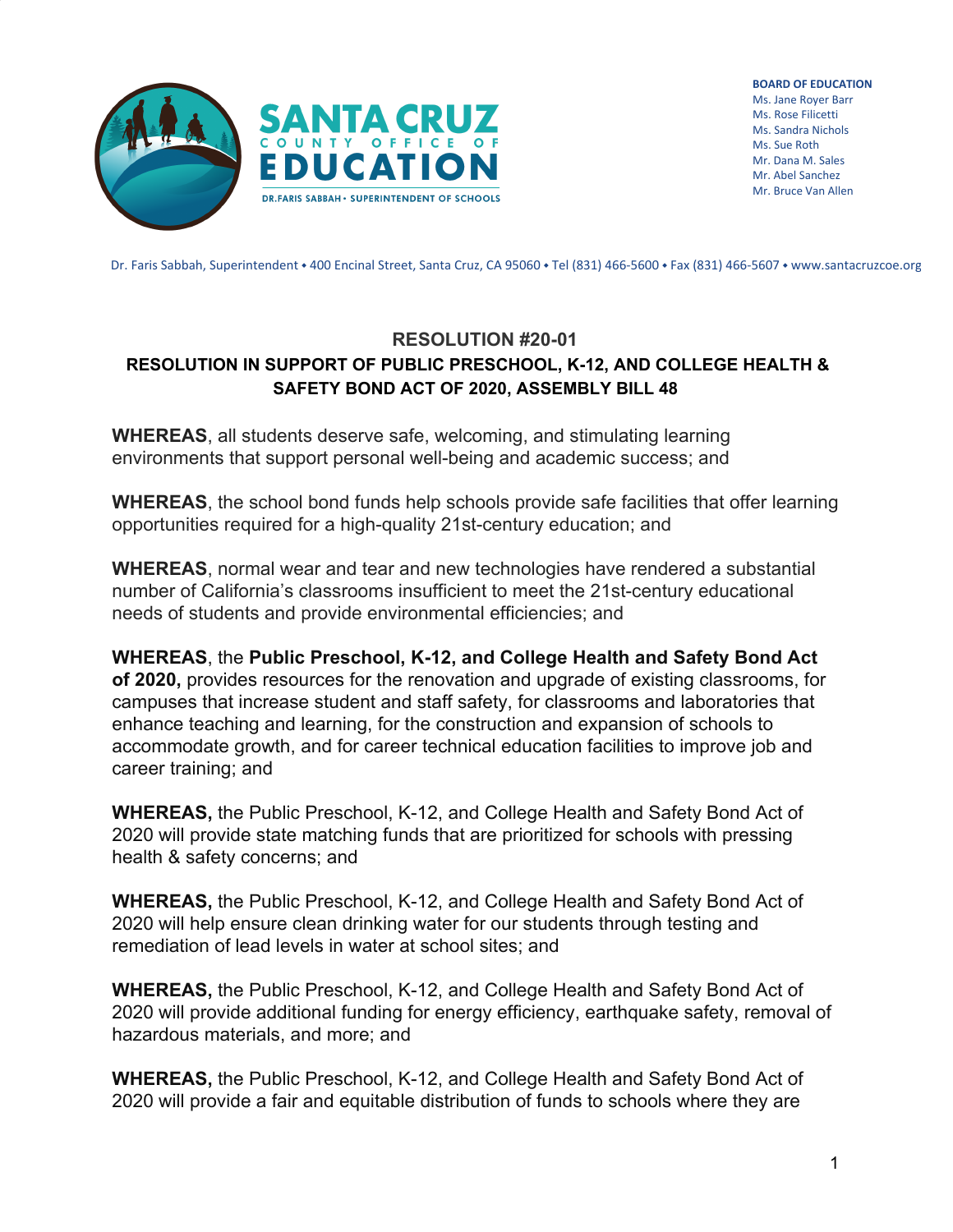Resolution #20-01 In Support of Public Preschool, K-12, and College Health & Safety Bond Act Page 2

most needed and provide specific assistance to small school districts throughout the state; and

**WHEREAS,** the State of California has committed funds from all previous bond measures and is currently facing an increasing backlog of unfunded needs; and

**WHEREAS,** the Public Preschool, K-12, and College Health and Safety Bond Act of 2020 will appear on the March 5, 2020 ballot and become operative only if approved by voters; and

**WHEREAS,** the Public Preschool, K-12, and College Health and Safety Bond Act of 2020 will provide \$15 billion for facilities at the state's preschools, K-12 schools, community colleges, and four-year colleges and universities; and

**WHEREAS,** 13,000 jobs are created for each \$1 billion in school facility infrastructure investment<sup>1</sup>; and

**WHEREAS,** Proposition 98 and the Local Control Funding Formula, which provide general fund operational revenues for schools, do not provide facilities funding; and

**WHEREAS,** quality 21st-century school facilities designed to meet student need enhance academic achievement and further the state's scholastic and economic goals; and

**WHEREAS,** investments in modern school facilities are investments in our youth, our communities, our economy, and our shared future; and

**WHEREAS,** the California School Boards Association and a large public-private coalition support the Public Preschool, K-12, and College Health and Safety Bond Act of 2020;

**NOW, BE IT FURTHER RESOLVED**, that the Santa Cruz County Board of Education supports the Public Preschool, K-12, and College Health and Safety Bond Act of 2020 on the March 3, 2020 California statewide ballot.